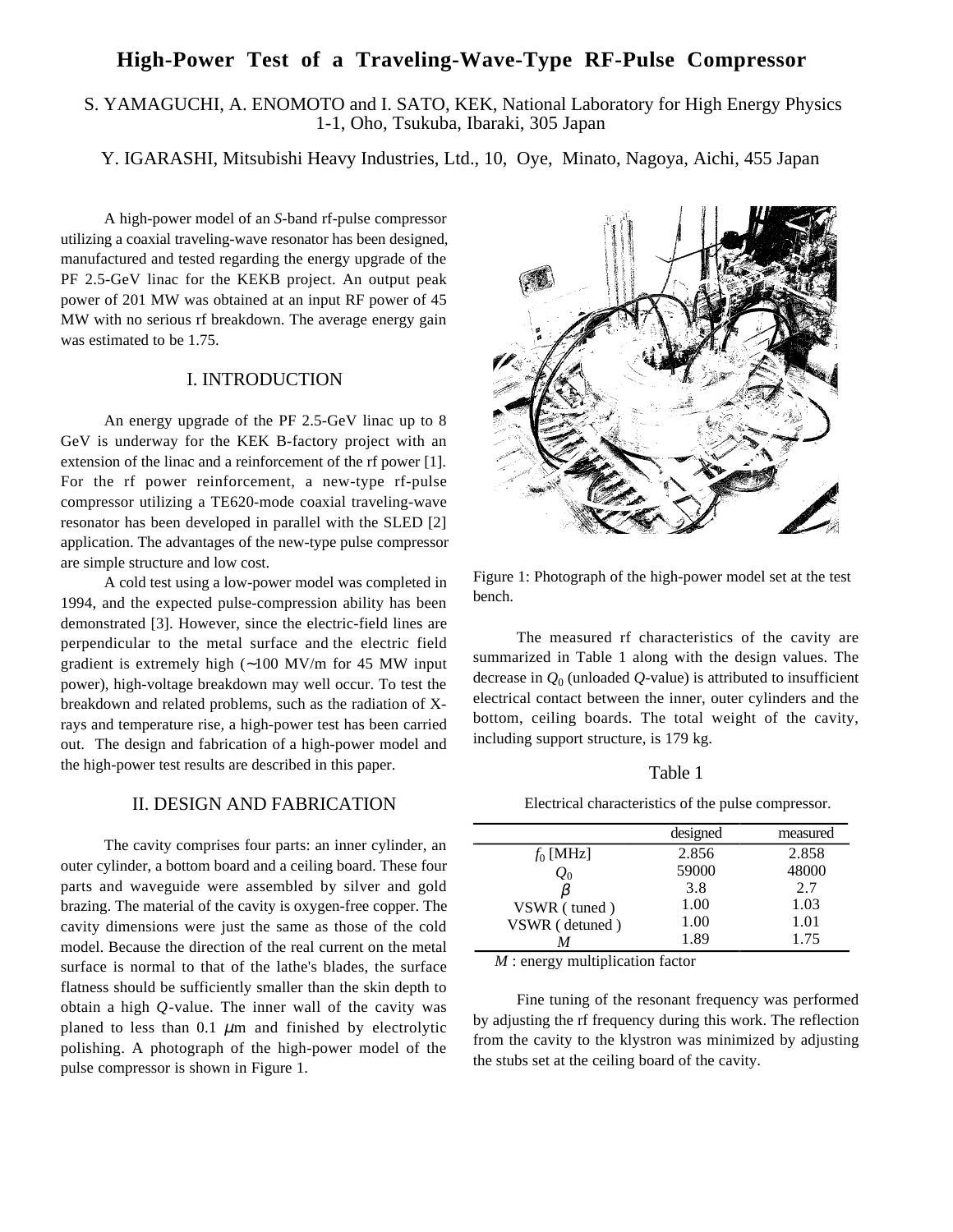#### III. PERFORMANCE TEST

#### *A. SETUP*

A test bench was constructed in order to perform a high- power test of the pulse compressor. The layout of the test bench is shown in Figure 2. The output power from the pulsed high- power klystron ( $45 \text{ MW}$ ,  $2856 \text{ MHz}$ ,  $3.8 \mu s$ ,



Figure 2: Layout of the test bench.

50 pps ) was fed into the cavity, and the output power from the cavity was divided between a 3-dB hybrid and two Tjunctions, and absorbed by four high-power water loads  $(1 \mu s,$ 50 pps, 100 MW) developed by Nihon Koshuha Co. The rf power was monitored for forward and backward waves before and after the cavity. The vacuum was evacuated by two ion pumps ( 60 l/min ) and the pressure was monitored by cold cathode gauges. The cavity temperature was monitored using a thermistor thermometer. For the interlock to stop the klystron, vacuum pressures were used as well as the cooling water for the klystron and modulator. The flow rate of the cavity cooling water was 80 l/min ( $30 \pm 0.2$  °C).

#### *B. RESULTS*

The rf conditioning was carried out while monitoring the vacuum pressure and rf power. The base pressure was  $\sim$  $10^{-6}$  Pa after a bakeout at 100 °C for 4 hours; the pressure was kept below 2 x  $10^{-4}$  Pa during rf operation.

After 250 hours rf conditioning, an output peak power of 201 MW was obtained for an input RF power of 45 MW with a pulse width of 3.8  $\mu$ s. An example of the output wave form from the pulse compressor is shown in Figure 3. The



(a)  $45.2 \text{ mW} \rightarrow$  $16.9 \text{ mW}$   $\rightarrow$ 



Figure 3 : Output wave form, (a) detuned, (b) tuned.

**SERVE** 

average energy multiplication factor (*M*) was estimated to be 1.75 from the pulse shapes for the tuned and detuned conditions, assuming that the output power decreases linearly with time :

$$
M = \sqrt{\frac{(45.2 + 16.9)/2}{10.1}} = 1.75.
$$

The temperature rise of the cavity was  $1.0 \degree$ C for an input power of 45 MW, 25 pps.

Figure 4 shows the dose-equivalent rate of bremsstrahlung *X*-rays as a function of the input rf power measured by ionization chamber at a point 2 m away from the cavity center without shielding. The extrapolated value of the dose rate for an input power of 45 MW, 50 pps is about 100 µSv/h. The measured maximum energy of the *X*-ray was 1.8 MeV for a 40 MW input.